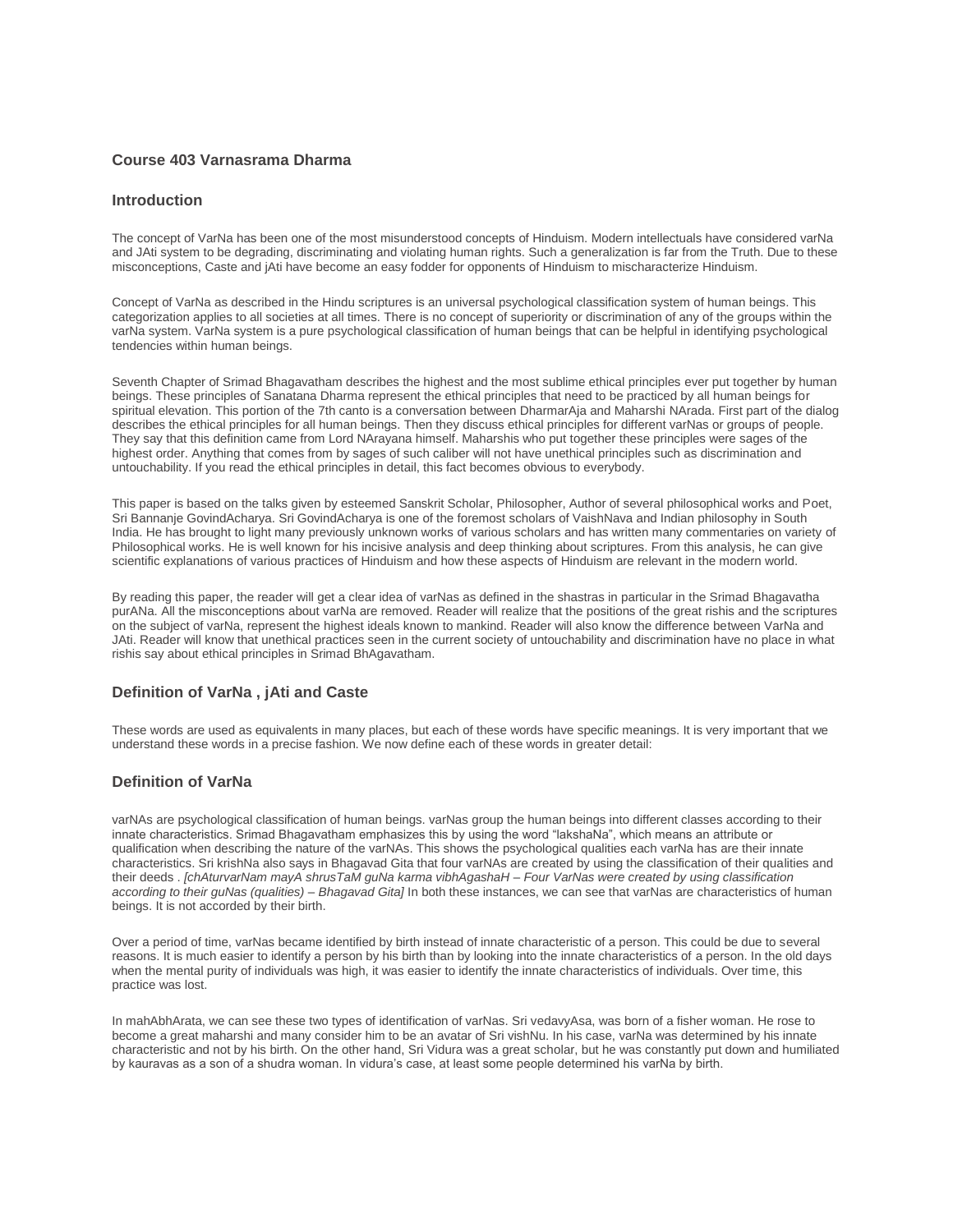Some people in the society have tendencies to gain knowledge and teach knowledge to others. These are classified as brahmins. Some people have ability to protect, manage, and excel in administration . They are classified as kshatriyas. Some people have ability to innovate and produce new goods and services. They are classified as vyshyas. Some people have ability to work for others. They are classified as Shudras. Most of the people who work for others belong to the Shudra varNa. Sri Paramahamsa Yogananda in his commentary of Bhagavad Gita says that these four categories are spiritual intelligentsia; the Soldiers, rulers and leaders; Business men and laborers. This type of classification exists in all societies and at all times.

If we can analyze the various groups of people in a modern society, professors and scientists can be considered as brahmins. Politicians, armed forces and police can be considered as kshatriyas. Businessmen can be considered as vyshyas. People who are employed by others can be considered as shudras. Thus we can see that this classification exists in all societies.

There is no discrimination or putting down any group in this scheme of classification. All groups should work in harmony and welfare of all. Thus we can see that the varNa system is a scientific classification of human beings.

# **Definition of jAti**

jAti describes thousands of clans, tribes and sub-communities in India. Classical scriptures do not use the word jAti. This is a socioeconomic and cultural system that has come into existence in the last thousand years. jAtis originally started out as economic specialization of various categories work as such stone masons, Jewelers, shoe makers etc. It was beneficial for all the people having a particular skill to associate with others in that group to increase their specialization. jAti was a means for economic specialization within the clan. Many of the jAtis in non-brahmin classes wielded high economic power until the advent of British.

Gradually, this seems to have transformed in some cases into extreme separation of groups, discrimination and untouchability etc.

#### **Definition of Caste**

English word Caste comes from Spanish /Portuguese word Casta which is defined as race, lineage or breed. Portuguese started using the word Casta when they encountered Hindu social groups when they came to India. From there, it was transferred to English. The word Caste today is being used imprecisely to denote varNa and jAti. Caste should refer only to jAti. Caste should not be used to refer to varNa once we understand the true meaning of varNa. In this article we will only use the word varNa as we discussing how the concept was used in the scriptures.

# **Who are qualified to give the definition of Dharma**

DharmarAja also defines the qualifications for persons who can give a definition of Dharma. He says that nArada is the most important and beloved son of Brahma. nArada is a supreme practitioner of tapas, yoga and SamAdhi (Complete absorption in the Divine). Only kind hearted, pious, ones with tranquil minds like nArada will be able to know the secrets of Dharma.

This shows that there are very high qualifications for persons who can define Dharma and ethical practices in a society.

#### **What is Sanatana Dharma**

First Srimad Bhagavatham talks about the sanAtana Dharma and defines what Dharma is before going into VarnAshrama Dharma. Sage Narada says that this definition he has heard from Lord Narayana himself. It is mentioned that is called sanAtana Dharma (Note that it is not called Hindu Dharma). This definition of SanAtana Dharma transcends boundaries of region, time and religion.

nArada gives a short and important definition of Dharma. He says Dharma are set of practices which take us towards God. Adharmic practices are ones which make us turn away from God. God himself is at the root of Dharmic practices. Vedas have come from the Lord Hari. So, these unauthored (apaurusheya) texts or vedas are the source of Dharma.

There are two other sources for obtaining definitions or clarifications for Dharma. These have practical applications for obtaining clarifications on Dharma. One source of Dharma is the people who have realized God and Vedas. These people's mind will be tuned to God and righteous behavior. Whatever comes to their mind will be according to Dharma.

In summary, nArada gives the sources of Dharma as 1) God and Vedas, 2) people who are enlightened in God and the vedas , 3) enlightened people whose mind has become tuned to God and the Vedas and 4) finally one's inner conscience (sAkshi) can also be a guidance for right dharma, provided it is properly trained with sAdhana (spiritual practice ) and nurtured with ethical behavior. For most normal people, who can not read and understand the vedas, conduct and advice of the enlightened people is the main source of the knowledge of Dharma.

Manu smriti also says exactly the same thing. Vedas are the source of Dharma, conduct of people who are enlightened and who know the vedas and inner conscience are primary source of the Dharma. *[vedAkhilo dharma moolaM smRitisheeleshcha*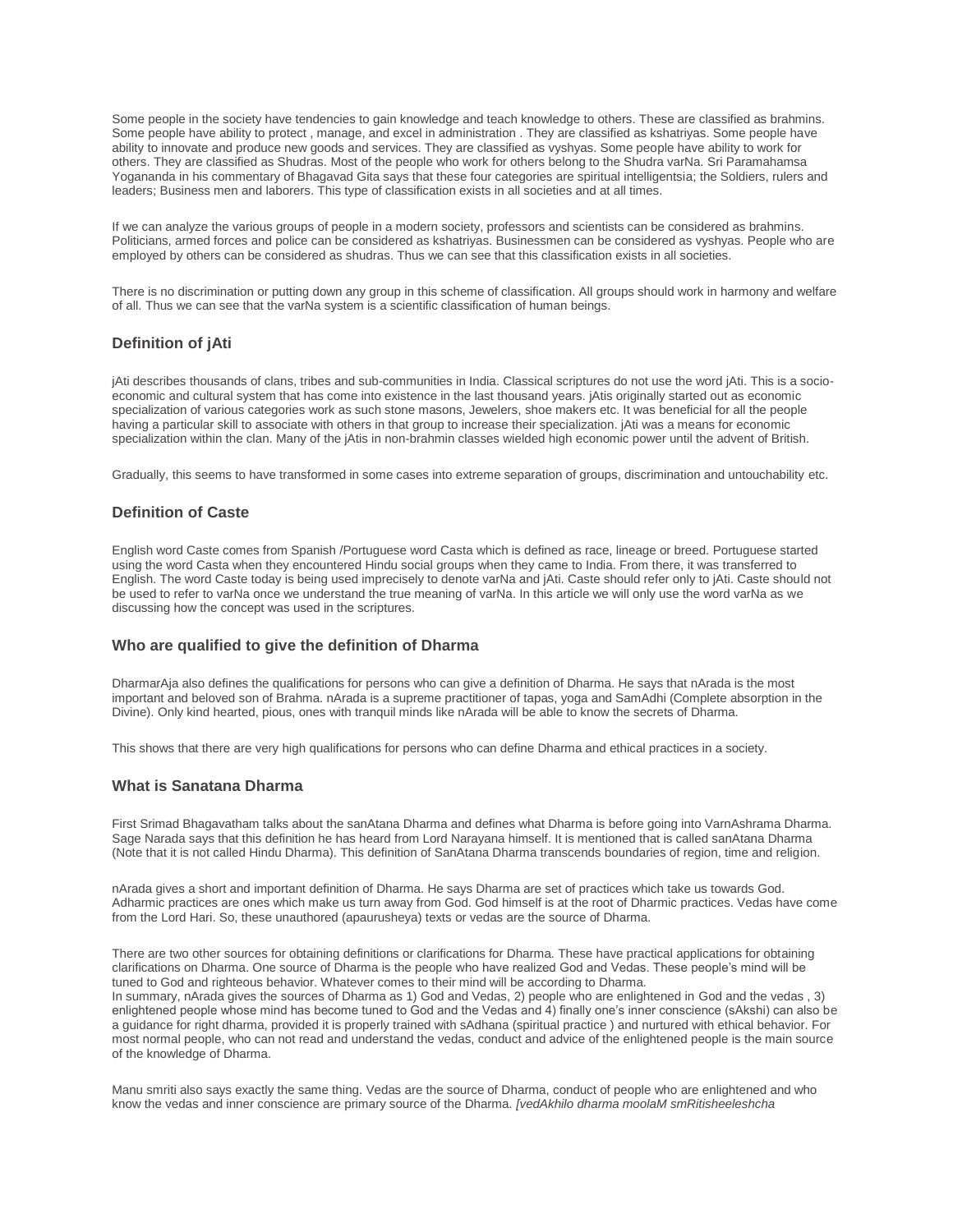*tadvidAmM | AchAraschaiva sAdhUnaM atmanastushTirEvacha || – Vedas , Vedic Seers, good behavior of saints and one's own inner conscience are sources of Dharma – Manu smriti]*

#### **Dharma for all human beings**

Srimad BhAgavatha talks about Dharma or ethical principles for all human beings before it talks about Dharma for individual VarNas. Srimad BhAgavatha talks in much more detail and has lot more principles of Dharma that should be followed by all human beings. The fact that Srimad BhAgavatha gives more emphasis on the common dhArmic principles for all human beings compared to dharmic principles for different varNas shows that, common dhArmic principles that binds all human beings are lot more important than the dhArmic principles that specific classes of human beings should follow.

All these dhArmic principles are universal principles that apply to all human beings not just to Hindus. These dhArmic principles set a very high bar for ethical behavior for all human beings. Everybody can check how much they are following these principles. One can gauge how much they have progressed by measuring themselves against these dharminc principles. These principles have to be fully followed if one is interested in spiritual growth.

#### **Common dhArmic principles for all human beings are as follows**

● Satyam (Truth, Integrity) There are different dimensions to this attribute. It is not just telling the truth always. Telling truth and hurting others is not dharma. If we are lying truly to help others who are following in dharmic paths, then it is dharma. One example of this in MahAbhAratha is when Sri Krishna tells YudhisTira to tell a lie that Ashvathama an elephant has died. This is because Sri DroNacharya was battling for the adhamic side and killing people unnecessarily accumulating sins. So, when krishNa told Sri yuDhisTira to lie, he tells for the welfare of people and to prevent Sri DronAcharya from accumulating sins. So, Sri krishNa asking YudhisTira to lie was a dharmic act and an act of Satya.

● DayA or Compassion : Compassion is a very important principle. We have to respond to other people's difficulties and server other people as much as possible. Patanjali Yoga sutra (1.33) says mind becomes purified by cultivating feelings of maitri (friendliness, lovingness) which is a feeling towards others when others are happy, Karuna (Compassion or mercy) feelings towards others when others are suffering, mudita (Gladness or good will) towards where there are good things happening and upeksha (indifference, neutrality or acceptance) where there is bad things are happening or bad behavior from other people.

● tapaH or austerity , spiritual practices or deep thinking: Thinking deeply about any topic is called tapas. Thinking deeply about any topic gives discrimination and full knowledge on that topic. This can be used determine the right behavior and right course of action. ● SauchaM: purity of body and mind: . Usually people place more emphasis on the physical purity. The purity from a spiritual practice perspective refers to the purity of the mind. Purity of the body is an aid or tool to develop the purity of the mind.

● titiksha, tolerance: Even if somebody does wrong to you, accept them and forgive them. Facing happiness , sorrow and other dualities of life with equanimity is also titiksha. Sri Purandara dAsa says that there is no better tapas than tolerance and patience. ● ijya , poooja of the Lord: We have to do all of our activities as if it is pooja to the Lord. Then the life itself becomes the pooja to the Lord. Our Children are also gifts from God. Treat them as gifts provided by God.

● Shama is the control and tranquility of the mind and concentration of the mind in the Lord. If the mind is focused on the God, then it will not go towards the sense objects.

• Dama, Control of the sense organs, body and mind:. The restraint of the sense organs, body and mind is one of the most important characterstics of sAdhana as srimad Bhagavad Gita and kaThopanishad emphasize.

● ahimsa, non-violence:. Ahimsa paramo dharmaH. Ahimsa is the ultimate dharma. Without ahimsa there can be no dharma. If you are not treating others well, then there is benefit from sAdhana.

● brahmacharya:. Common meaning of brahmacharya is celibacy. Inner meaning of the word is one whose mind is set in the brahman and not seeking worldly pleasures. brahmacharya is also mainly in the mind. Example of this is Hanuman, when he was searching for Sita in Ravana's palace, he saw many women in their bedroom. Still his mind was not disturbed by seeing those places, because his mind always fixed on searching for mother sita and Lord Sri Rama.

● tyAgaH, renunciation and giving up. Giving things and service to others.

● svAdhyayaH: self study . Everybody has to constantly study and gain knowledge all the time.

● Arjavam: Consistency in thought, speech and action. Have no difference between inner and outer thoughts and behavior. Usually most of us have play various roles and have various masks when we play different roles. If we truly remove all masks and have the same thoughts and behaviors internally and externally, that is a sign of spiritual progress.

● SantoshaH: Happiness. Happiness arises out of contentment.

● samadRuk: Treating everybody with respect according to their relation to you. We should not discriminate against anybody. Bhisma says that "we should not discriminate against an anybody in the society" *[na varNAnam vibhedosti – There is no discrimination among varNas- Bhishma in MahAbhAratha]*

● seva: Service to others is a great road to spiritual process. Sri madhvAcharya says "service to everybody" is a great tool for spiritual progress . service to others is a way to service to God. *[nAna janasya shushUsha – Service to various people should be performed- Sri madhvAcharya]*

● Or is it kramye….gramyehoparamaH shanaiH: Withdrawl from the worldly desires in a gradual fashion. The rishis know that is not very easy to withdraw from the worldly desires. It has to be done in a gradual fashion.

Next they talk about one of the most important characteristics of spiritual progress. They talk about the nine different kinds of bhakti towards God.

● ShravaNam: to hear about God and scriptures such as Vedas , upanishads and purANas.

• kirtanaM: to Sings bhajans and devotional poetry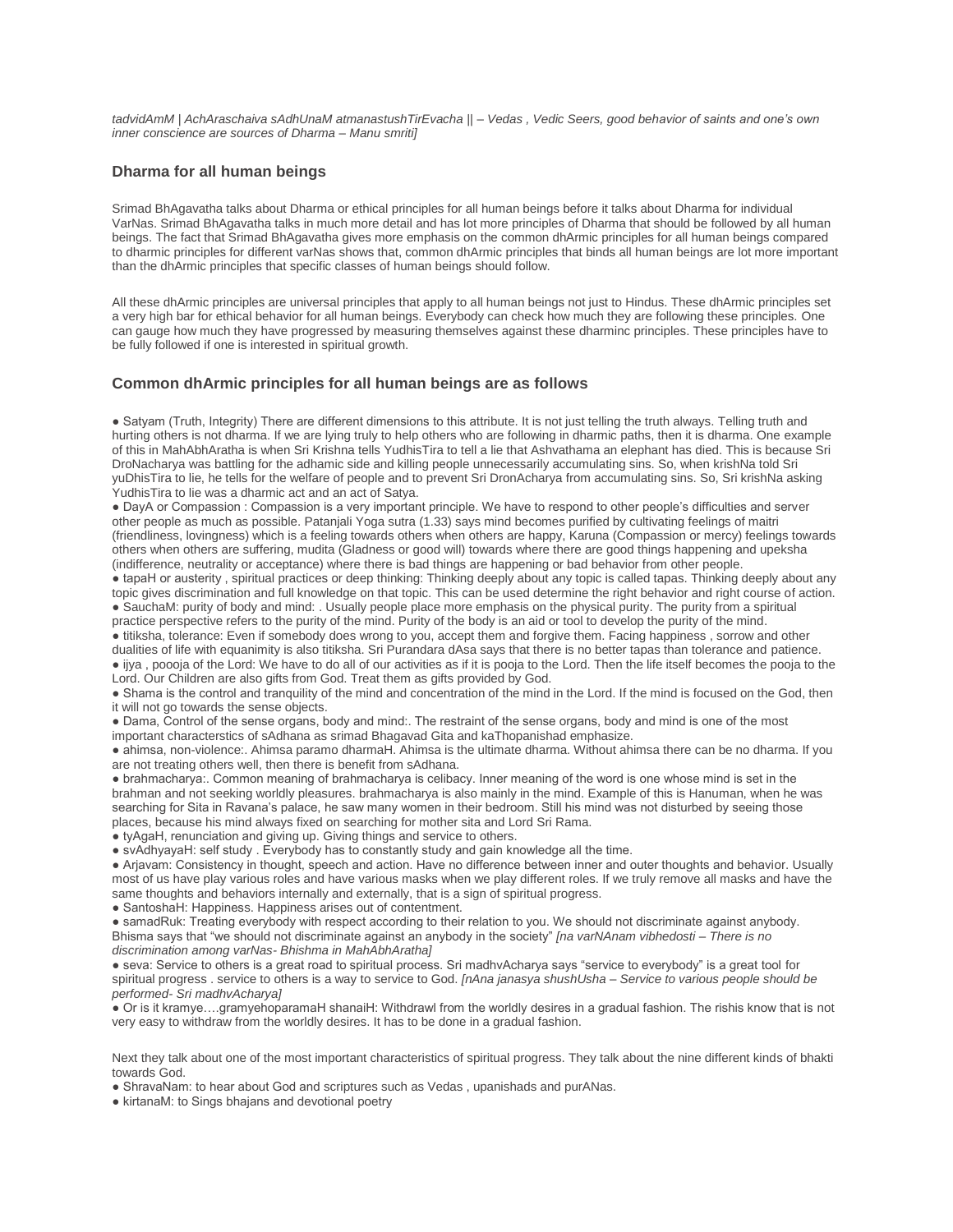● smaraNam: Constant remembrance of God. This is a very Sri madhvAchArya says that Constant Remembrance of God is the only rule that needs to be followed. All other rules are slaves to this rule. *[smartavyaM satataM vishuH vismaratvyaM na kadAchana | sarve vidhi nishedhAH syuH etayoreva kimkarAH – vishNu should be remembered always . He should not forgotten even for a moment. All rules of conduct are subservient to these two rules- Sri madhvAcharya in krishNamrita maharNava]*

- seva: Service to God and his bhaktas.
- Ijya, pooja: worship of God and his bhaktas.
- avanatiH: Bowing to God and his bhaktas.
- dAsayam: surrender to God. Sri madhvAcharya defines this more precisely as "Seva to external forms of God as
- dAsyam" *[bahisTa eAshwara dasatvam dAsyam]*
- sakhyam: Friendship to God. Arjuna is well known for his bhakti in the form of friendship to krishNa.

● Atma samarpaNaM: Complete surrender of Self to God. Sri madhvAcharya defines this in a beautiful fashion. "After knowing God as one who is within me, who is protecting me always from eternal beginning to end, loving him dearly and offering us completely to Him is complete self-surrender" *[anaydyantha kaleshu muktau samasAra evacha maisthAh shobhayet ekah vishnur mam preratyekah sarva devaishu cha iti tam priti tam jnanaM -Sri madhvAcharya]*

All these qualities described above are dharmic principles that all human beings need to follow for spiritual growth. This is an extraordinary group of qualities that every one of us needs to follow. Following these set of principles will enable one to grow rapidly in spiritual path.

#### **Details of VarNas**

Characteristics of BrAhmana varNa

Characteristics of the brahmaNa varNas are described below. Many of these items have been described above. These are subsets of the qualities described above. This means that in certain segments of the society, some of the values are emphasized more than others. In the BrahmaNa varNa, these qualities are emphasized.

- $\bullet$  shama
- dama
- Shaucham
- kShantiH: tolerance of ups and downs in life.
- arjavaM
- jnanaM
- daya
- achyutatmatvam: Seeing God in all beings and in all actions
- satyam

Many of these qualities have been explained above. These qualities should be in all human beings. People who have these qualities in abundance are called brahmaNAs.

We can see that no where it is said that these qualities come by birth. It is always refers to the innate characteristics of a person.

# **Characteristics of kshatriya varNa**

Nature of the kshatriya dharma are:

- shauryaM, : One who is not afraid or overcome by others.
- veeryaM, unconquerable : One who can overcome anybody . The first two characterstics are necessary to fight against adharmic forces.
- DhrutiH, Courageousness: Ability to fight on even when things are not going well.
- TejaH radiance: The sense of power emanating that can intimidate the opponents.
- tyAgaH,
- AtmajayaH, Self-Control
- kshamA, forgiveness:
- brahmanyatA , faithfulness and giving protection to brahmins.
- prasAdaH, happiness and cheerfulness under any conditions
- rakshA, protection of the weaker segments of the society

You can see that first half of the list are the characteristics of power and projection of power. In the second half of the list, are the characteristics that moderate the qualities in the first half and make that person to follow the dharmic principles for good of the society and himself. Without self-control, forgiveness and other balancing qualities, the first set of qualities may make kshatriya to become a tyrant or a dictator. This is why Srimad Bhagavatham emphasizes a balance of the qualities even in a kshatriya.

All these qualities are innate to individuals. We can recognize many people who are among us, who have these kinds of qualities.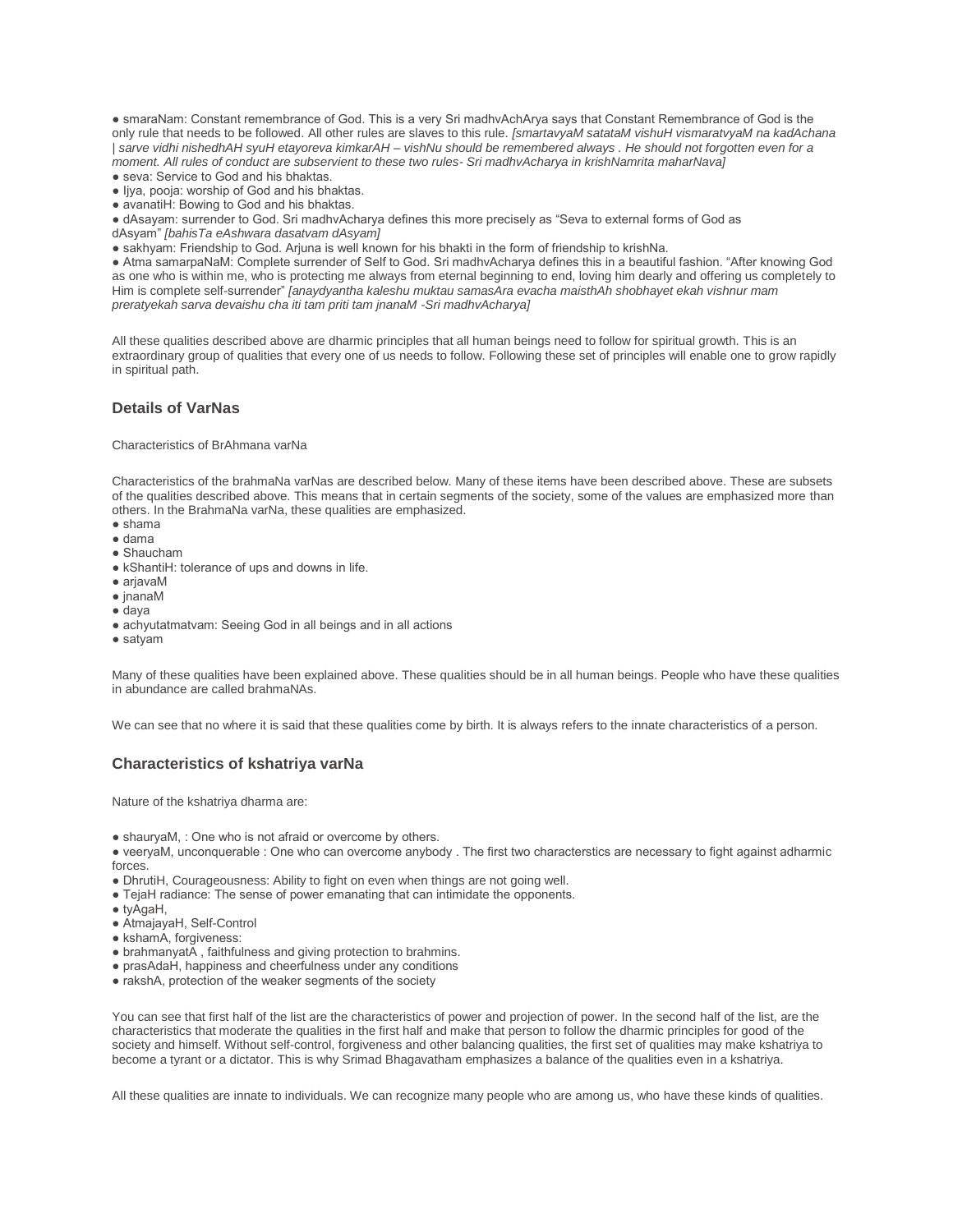# **Characteristics of Vyashya varNa**

These are the characteristics of vYashya varNa:

- devaagurvaAryago bhaktiH, devotion to God, teacher, elders and cows
- trivargapariposhaNa, promotion of the three objects of human pursuit, dharma, artha and Kama)
- $\bullet$  astikyaM
- udyamonityaM, focused work
- naipuNyaM, skilfulness and innovation
- ●

Here one can see that vyshyas are focused on innovation, production of goods and services, making money etc.

# **Characteristics of Shudra varNa**

- sannatiH, Obedience
- ShauchaM, Cleanliness
- seva, service. All people who are serving others (working for others) are considered to be shudra characteristics
- svamini amAyaya, serving who employs them without duplicity
- amantra yajanaH, who can worship without the knowledge of mantras. He may not be capable of deep thinking and meditation.
- asteyaM, non-stealing.
- satyaM
- goviprarakshaNam, protection of cows and brahmins

As you see above, service to others is a characteristic of shudra varNa. People who work for others, which includes a large majority people in today's world, have the shudra characteristic. Characteristics of shudras varNa are in line with the main characteristic of service.

# **How to classify people into varNas**

There is a shloka (7. 11. 35) *[yasyayllakshNam proktaM puMso varNAbhivyaMjakaM | yadanyAtrApi dRushyeta tat tEnaiva vinirdishEt ||]* that very clearly states how to classify human beings into various varNAs. It states "If one shows the characteristics of brahmana, kshatriya, vyshya and shudra as described above, even if he has appeared in a different class, he should be accepted according to the results of the classification of his characteristics." It is clearly stated here that people should be classified according to their inherent characteristics, not according to where they are born.

This is not to say that the birth circumstances can have no influence in the character of an individual. Family circumstance and how a person is raised will have some influence in the characteristics of an individual. Innate characteristics and family circumstances both have an different amounts of influence for different people.

# **Discriminatory segments in Manu Smriti**

There are some segments that appear to be discriminatory in nature in Manu smriti. There can be two reasons why such texts appear in Manu smriti.

● Such texts could have been added later. Many of the scriptures such as purAnas (except Srimad Bhagavatha purANa) and smritis have texts that have been adulterated with interpolations and deletions.

● purANas and smritis have multiple levels of meanings. In many cases, the literal meaning is not the correct understanding. There other inner meanings which will give the right interpretations.

So, when you find statements in Manu smriti that are against the spirit of the vedas, srimad Bhagavad Gita and Srimad Bhagavatham, we have to interpret these portions with the help of the Acharyas in a manner that that is consistent with the rest of the scriptures. This concept is called "Samanvaya". Only a master that is well versed with the whole compendium of vedas, upanishads, Gita, Brahmasutras, etc., can do interpretation of the texts correctly.

One example of this kind of interpretation was done by Sri Pejwara swamiji of Udupi. He said that when a passage of manu smriti says that ChandAlas should be discriminated against, the meaning of Chandala is a morally depraved person. The passage is saying the person who has shown immoral behavior can be discriminated against as a form of punishment. This interpretation is consistent with highest level ethics presented in Srimad Bhgavatham.

We respectfully request the peeTadhipathis to interpret the manu smriti and other smritis to be relevant for the current day and age. Manu smriti and other smritis are relevant for a particular time and place. They can be periodically updated/interpreted according the current needs. Not everybody can do these changes. This update needs to be done by a respected AchArya who has done a deep study of the scriptures and who has reached the highest levels of SAdhana.